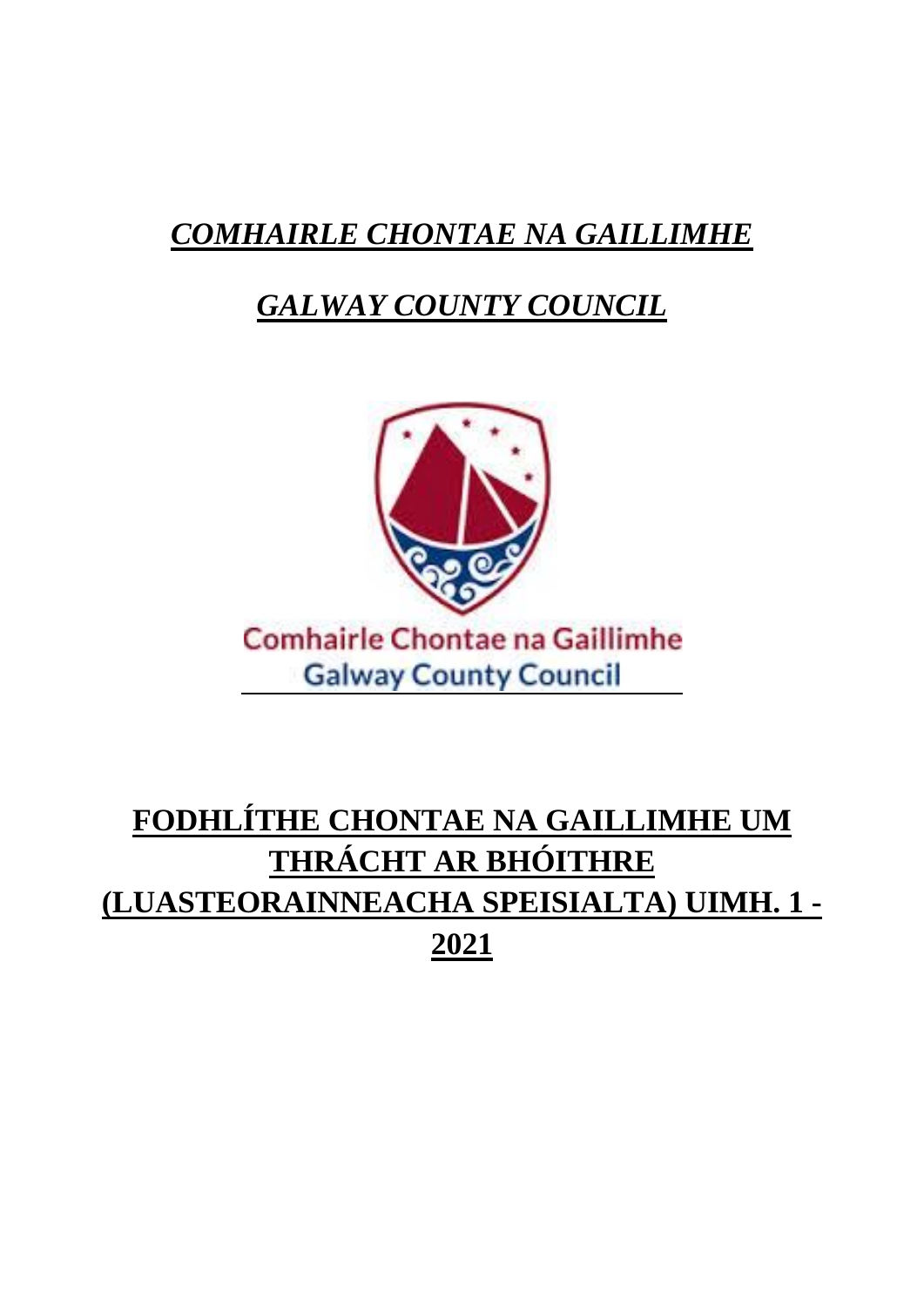### **1. Réamhrá**

I bhfeidhmiú na gcumhachtaí a thugtar di le hAlt 9 den Acht um Thrácht ar Bhóithre, 2004 (Uimh. 44 de 2004) agus le toiliú Bhonneagar Iompair Éireann (TII) i ndáil le Bóithre Náisiúnta, agus tar éis fhógra a thabhairt do Choimisinéir an Gharda Síochána agus tar éis an próiseas comhairliúcháin reachtúil poiblí a chur i gcrích, deanann Comhairle Chontae na Gaillimhe na fodhlíthe seo a leanas maidir le limistéar riaracháin Chontae na Gaillimhe.

- a. Fodhlíthe Chontae na Gaillimhe um Thrácht ar Bhóithre (Luasteorainneacha Speisialta) Uimh. 1 – 2021 is teideal do na Fodhlíthe seo.
- b. Is fodhlíthe forlíontacha iad na fodhlíthe seo a mhéid a bhaineann le Fodhlíthe Chontae na Gaillimhe um Thrácht ar Bhóithre (Luasteorainneacha Speisialta) 2018 agus is ceart iad a léamh i dteannta na bhfodhlíthe sin. Déantar foráil leo maidir le leasuithe agus breisithe i leith Fhodhlíthe Chontae na Gaillimhe um Thrácht ar Bhóithre (Luasteorainneacha Speisialta) 2018.
- c. Tá na léarscáileanna atá i gceangal leis na fodhlíthe seo curtha ar fáil ar mhaithe le léiriú amháin, agus i gcás easaontas a bheith ann idir na léarscáileanna sin agus téacs an sceidil a ghabhann leis seo, beidh tosaíocht ag téacs an sceidil.
- d. Tiocfaidh na fodhlíthe seo i ngníomh ar an xxxxxx.

### **2) Imleabhar 1 CB Bhaile Átha an Rí - leasuithe**

### **AN CÚIGIÚ SCEIDEAL**

Bóithre a bhfuil luasteorainn speisialta seasca ciliméadar san uair (**60km/u**) forordaithe ina leith. Gabhann réimír 60 le huimhreacha sa liosta rud a léiríonn luasteorainn 60 km/u.

#### **A/ 60/10. Na bóithre seo a leanas in Órán Mór**

(e) Bóthar Órán Mór - Bhéal Átha na Sluaighe, R466, óna acomhal le timpeallán Órán Beag, soir go dtí 240 méadar soir ó thúr uisce Órán Beag

#### **AN SEACHTÚ SCEIDEAL**

Bóithre a bhfuil luasteorainn speisialta céad ciliméadar san uair (**100km/u**) forordaithe ina leith. Gabhann réimír 100 le huimhreacha sa liosta rud a léiríonn luasteorainn 100 km/u.

#### **A/100/2. Na bóithre seo a leanas ar an R446 ó Fhuarchoill go dtí Órán Beag: -**

(a) Bóthar R466 ó Bhéal Átha na Sluaighe go Gaillimh idir pointe atá 405 mhéadar siar óna acomhal leis an L7159 i bhFuarchoill go pointe atá 200 méadar siar ó Furey's Cross, L8101/L7107, ag Órán Beag.